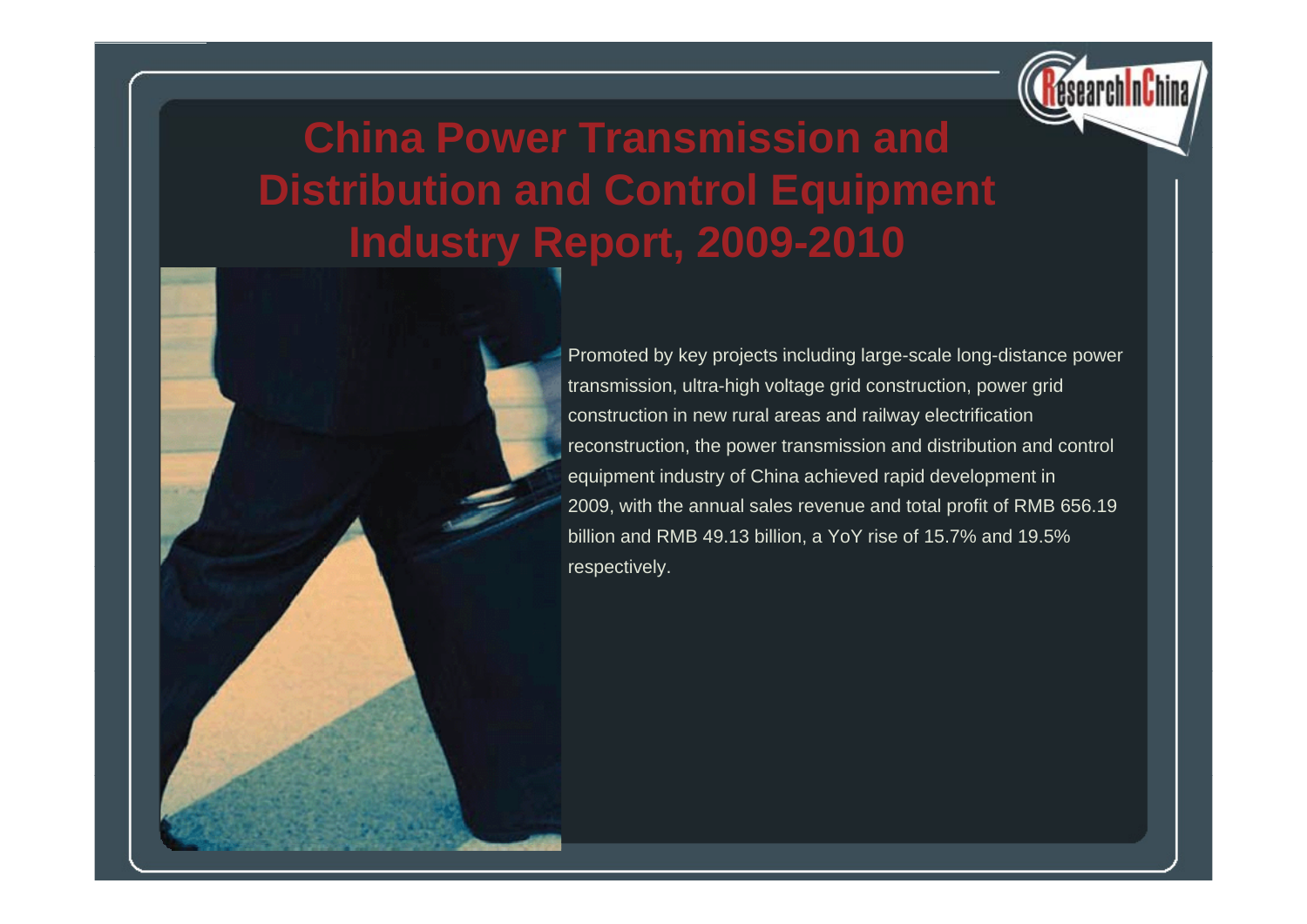Boosted by the fast growth of power transmission & distribution and control equipment industry, five sub-sectors mounted up vigorously in 2009. In particular, capacitor and corollary equipment sub-sectors showed the most rapid growth, with the prime operating revenue and total profit increasing by 28.3% and 63.3% respectively from a year earlier. This can be ascribed to the following three factors: firstly, China has made much progress in the development of ultra-high voltage and extra-high voltage technologies; secondly, it is the period from 2009 to 2010 that the ultrahigh voltage demonstration projects in China have been constructed in succession, characterizing huge investment; thirdly, China has actively promoted the concept of energy conservation and emission reduction and paid increasing attention to voltage quality, safety and electricity saving, etc.

### **Prime Operating Revenue and Total Profit of Power Transmission & Distribution and Control Equipment**

| <b>Industries</b>                                                                         | Prime<br>Operating<br>Revenue | Yo Y Growth | <b>Total Profit</b> | Yo Y Growth |
|-------------------------------------------------------------------------------------------|-------------------------------|-------------|---------------------|-------------|
| Power Transmission &<br><b>Distribution and Control</b><br><b>Equipment Industry</b>      | 656.2                         | 15.7%       | 49.1                | 19.5%       |
| <b>Transformer, Rectifier and</b><br><b>Inductor Industry</b>                             | 208.2                         | 13.1%       | 14.2                | 17.9%       |
| <b>Capacitor and Corollary</b><br><b>Equipment Industry</b>                               | 22.8                          | 28.3%       | 15                  | 63.3%       |
| <b>Distribution Switching</b><br><b>Control Equipment</b><br>Industry                     | 264.0                         | 22.2%       | 22 A                | 25.8%       |
| <b>Power Electronic</b><br><b>Components Industry</b>                                     | 86.7                          | 7.1%        | 4.8                 | 21.4%       |
| <b>Other Power Transmission</b><br>& Distribution and Control<br><b>Equipment Sectors</b> | 74.5                          | 9.2%        | 6.2                 | $-2.9%$     |

#### **Industry and its Sub-sectors (Unit: billion)**

Source: National Bureau of Statistics; ResearchInChina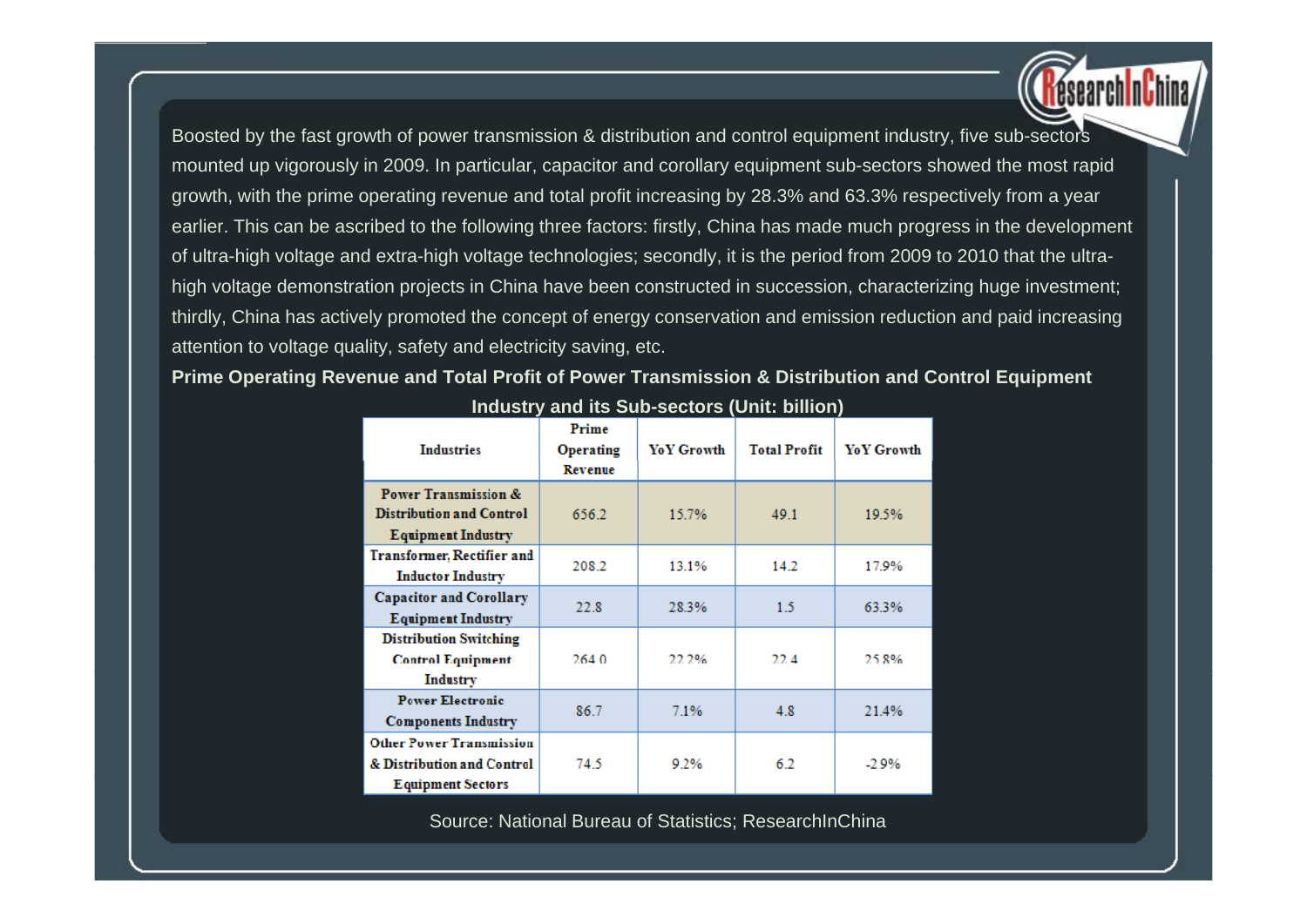In the first quarter of 2010, the boom of the power transmission and distribution and control equipment industry of China faded away as a result of the shrinkage of investments in national power grid and the falling of equipment procurement price. However, with the seasonal power consumption peak drawing near and the advancement of such power grid projects like smart grid construction, China's power transmission & distribution and control equipment industry rebounded in the second quarter of 2010, but the sub-sectors of the industry performed variably. In specific, both the power electronic components industry and the distribution switching control equipment industry made a great leap forward; while the capacitor and corollary equipment industry dropped sharply.

With the growing demand of China for electric power and the stimulus of high-voltage power transmission and distribution projects, the power transmission & distribution and control equipment industry of China is expected to continue growth in 2010. Still, the two major sub-sectors, namely, distribution switching control equipment industry as well as transformer, rectifier and inductor industry, are likely to be the main contributor to the industrial development.

In addition, the report includes main products, outputs and data regarding import & export of the power transmission & distribution and control equipment industry.

This report has updated version by quarter.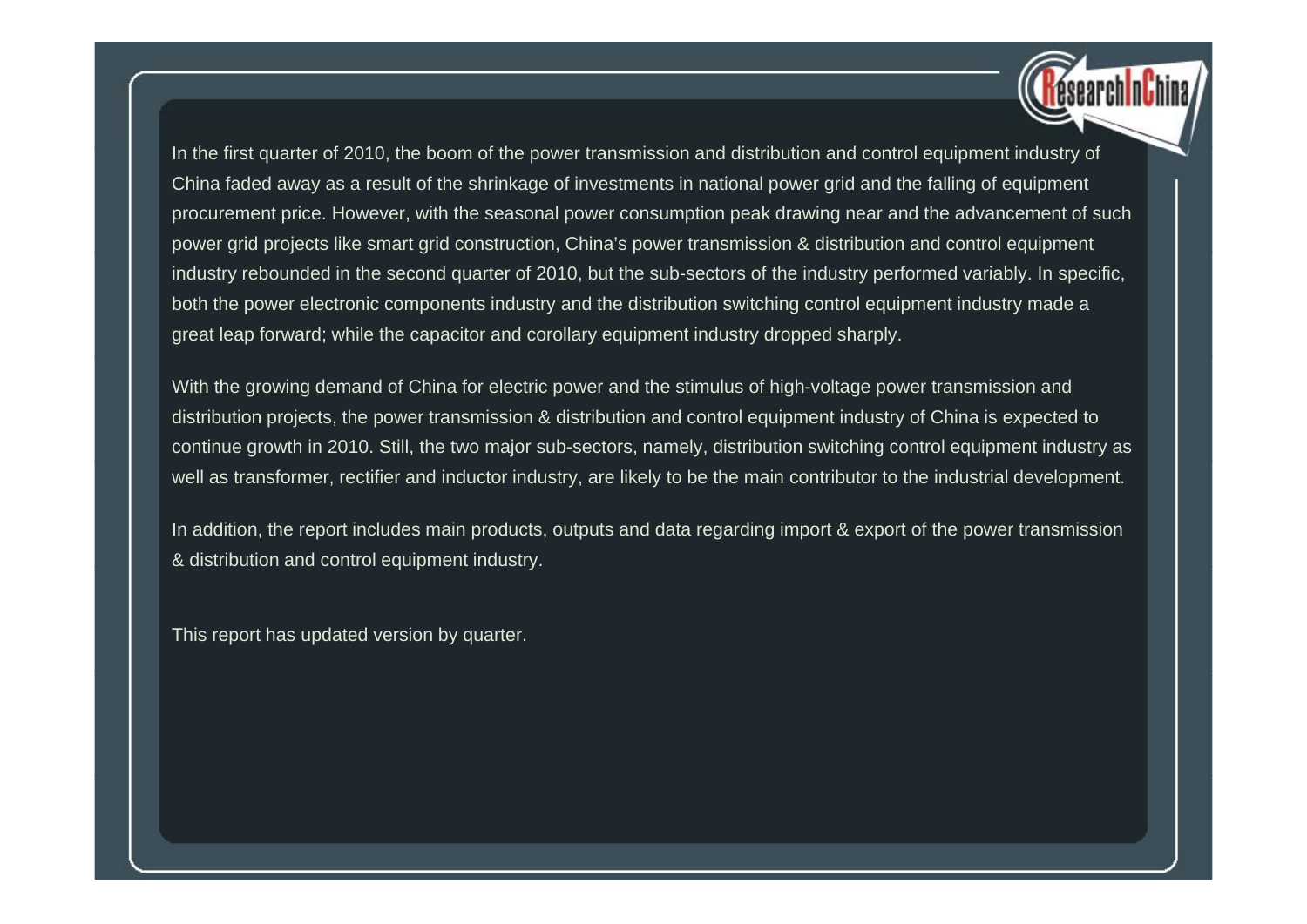

### **Table of Contents**

- • **1. Operation Data of Power Transmission and Distribution and Control E qui pment Industr y in China**
- • **2. Operation Data of Power Transmission and <sup>4</sup> Import & Export of Power Transmission and Distribution and Control Equipment Sub-Sectors in China**
- • 2.1 Statistical Data of Transformer, Rectifier and Inductor Industry
- • 2.2 Statistical Data of Capacitor and Corollary Equipment Industry
- • 2.3 Statistical Data of Distribution Switching Control Equipment Industry
- • 2.4 Statistical Data of Power Electronic Components **Industry**
- •• 2.5 Statistical Data of Other Power Transmission and Distribution and Control Equipment Industries
- • **3. Output of Power Transmission and Distribution and Control Equipment Industry in China**
- •3.1 Transformer
- • <sup>3</sup> <sup>2</sup> High-Voltage Switchboard **qp <sup>y</sup>** 3.2
	- •3.3 Low-Voltage Switchboard
	- •**4. Distribution and Control Equipment Industry in China**
	- •4.1 Export Data
	- •4.1.1 Transformer
	- •4.1.2 Static Converter
	- •4.2 Import Data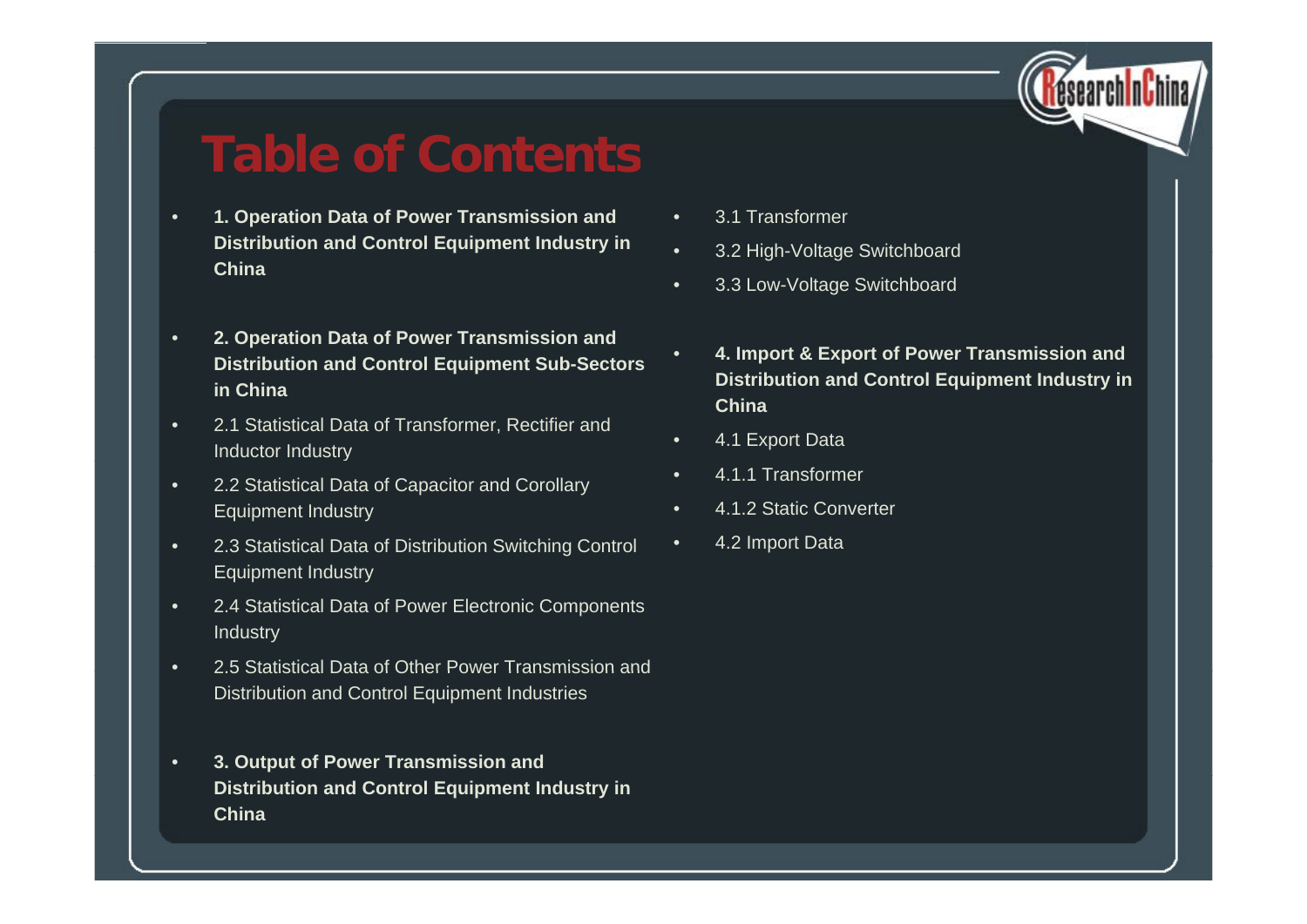

# **Selected Charts**

•

- Accumulative Quantity of Enterprises in Power Transmission and Distribution and Control Equipment Industry by Quarter, 2009Q1-2010Q2
- • Prime Operating Revenue of Power Transmission and Distribution and Control Equipment Industry, 2009Q1-2010Q2
- • Total Profit of Power Transmission and Distribution and Control Equipment Industry, 2009Q1-2010Q2
- • Prime Operating Cost of Power Transmission and Distribution and Control Equipment Industry, 2009Q1-2010Q2
- • Operating Expenses of Power Transmission and Distribution and Control Equipment Industry, 2009Q1-2010Q2
- • Tax and Associate Charge of Power Transmission and Distribution and Control Equipment Industry, 2009Q1-2010Q2
- • Financial Expense of Power Transmission and Distribution and Control Equipment Industry, 2009Q1-2010Q2
- • Administrative Expense of Power Transmission and Distribution and Control Equipment Industry, 2009Q1-2010Q2
- •• Total Taxes of Power Transmission and Distribution and Control Equipment Industry, 2009Q1-2010Q2
- • Accumulative Finished Products of Power Transmission and Distribution and Control Equipment Industry by Quarter, 2009Q1-2010Q2
- • Accumulative Total Assets of Power Transmission and Distribution and Control Equipment Industry by Quarter, 2009Q1-2010Q2
- • Accumulative Total Liabilities of Power Transmission and Distribution and Control Equipment Industry by Quarter, 2009Q1-2010Q2
- • Per Capital Sales Revenue of Power Transmission and Distribution and Control Equipment Industry, 2009 Q1-2010 Q 2
- • Accumulative Number of Employees of Power Transmission and Distribution and Control Equipment Industry by Quarter, 2009Q1-2010Q2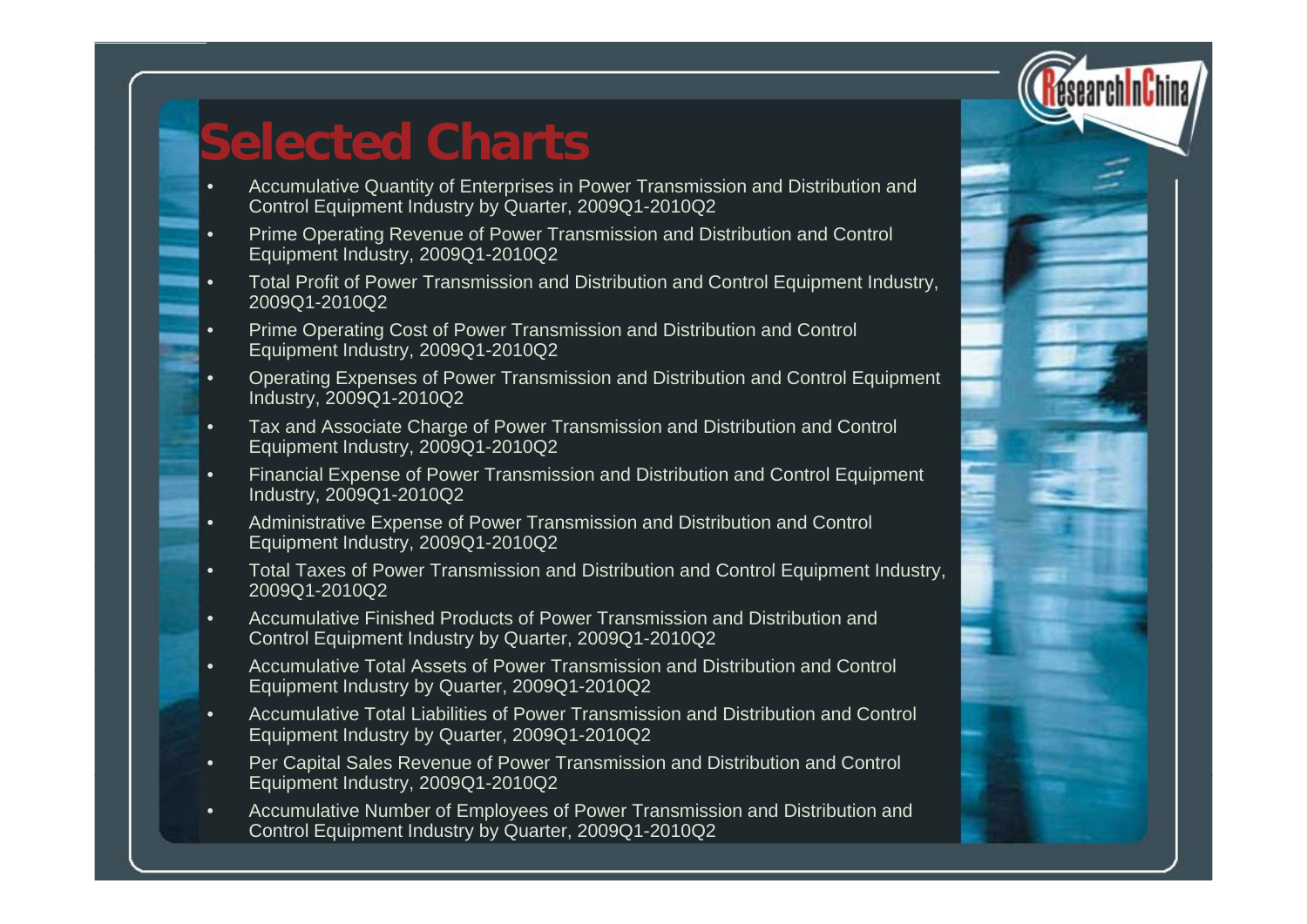

- • Accumulative Number of Loss-making Enterprises of Power Transmission and Distribution and Control Equipment Industry by Quarter, 2009Q1-2010Q2
- • Accumulative Total Loss of Power Transmission and Distribution and Control Equipment Industry by Quarter, 2009Q1-2010Q2
- • Industrial Sales Output Value of Power Transmission and Distribution and Control Equipment Industry, 2009Q1-2010Q2
- • Export Delivery Value of Power Transmission and Distribution and Control Equipment Industry, 2009Q1-2010Q2
- • Output Value of New Products of Power Transmission and Distribution and Control Equipment Industry, 2009Q1-2010Q2
- • Main Economic Indicators of Power Transmission and Distribution and Control Equipment Sub-Sectors in China, 2009
- • Accumulative Number of Enterprises in Transformer, Rectifier and Inductor Industry by Quarter, 2009Q1-2010Q2
- •Prime Operating Revenue of Transformer, Rectifier and Inductor Industry, 2009Q1-2010Q2
- •Total Profit of Transformer, Rectifier and Inductor Industry, 2009Q1-2010Q2
- • Prime Operating Cost of Transformer, Rectifier and Inductor Industry, 2009Q1- 2010Q2
- •Operating Expenses of Transformer, Rectifier and Inductor Industry, 2009Q1-2010Q2
- • Tax and Associate Charge of Transformer, Rectifier and Inductor Industry, 2009Q1- 2010Q2
- •Financial Expense of Transformer, Rectifier and Inductor Industry, 2009Q1-2010Q2
- • Administrative Expense of Transformer, Rectifier and Inductor Industry, 2009Q1- 2010Q2
- • Net Accounts Receivable of Transformer, Rectifier and Inductor Industry, 2009Q1- 2010Q2
- • Accumulative Finished Products of Transformer, Rectifier and Inductor Industry by Quarter, 2009Q1-2010Q2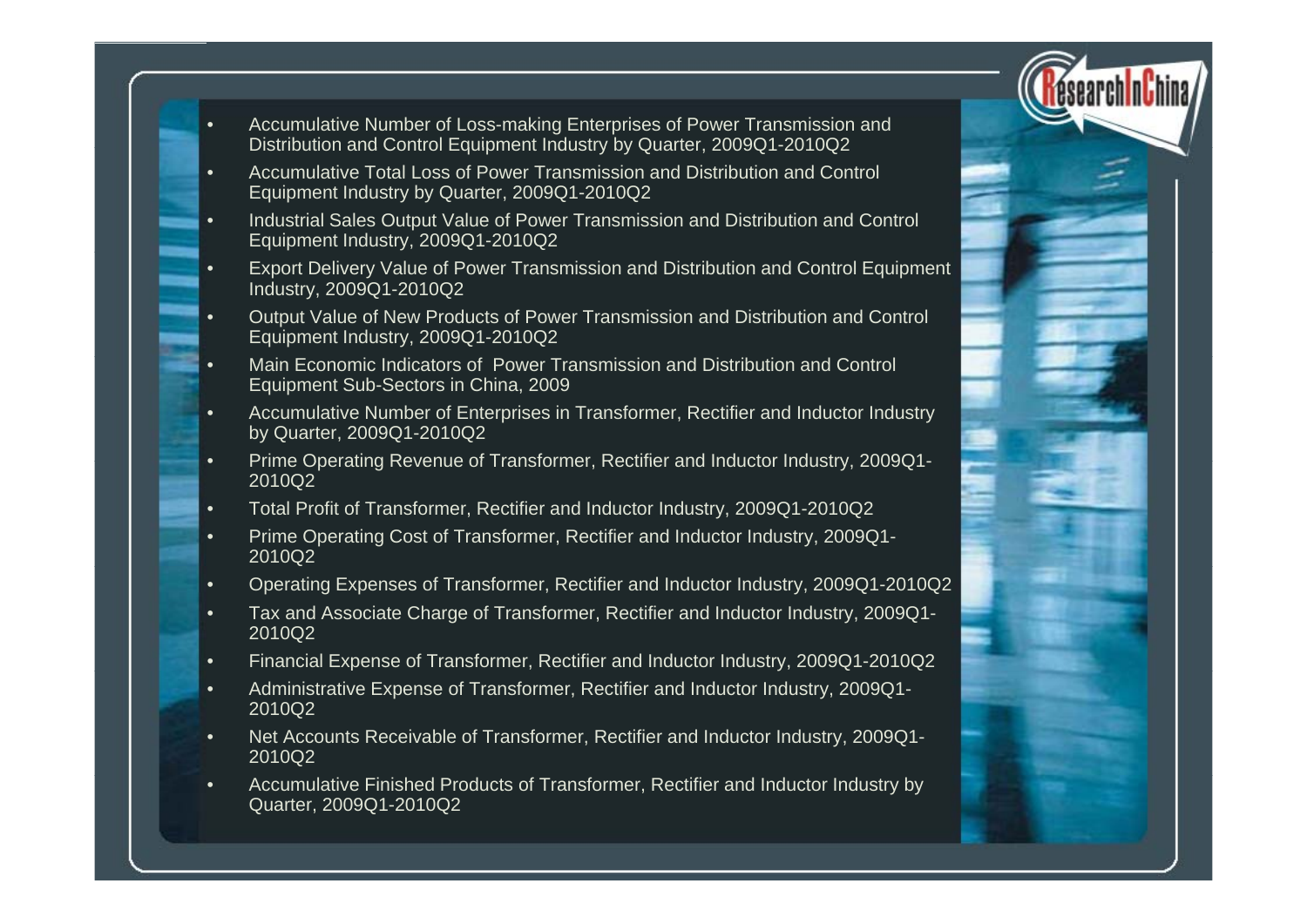

- • Accumulative Total Liabilities of Transformer, Rectifier and Inductor Industry by Quarter, 2009Q1-2010Q2
- • Per Capital Sales Revenue of Transformer, Rectifier and Inductor Industry by Quarter, 2009Q1-2010Q2
- • Accumulative Number of Employees of Transformer, Rectifier and Inductor Industry by Quarter, 2009Q1-2010Q2
- • Industrial Sales Output Value of Transformer, Rectifier and Inductor Industry by Quarter, 2009Q1-2010Q2
- • Export Delivery Value of Transformer, Rectifier and Inductor Industry, 2009Q1- 2010Q2
- • Output Value of New Products of Transformer, Rectifier and Inductor Industry, 2009Q1-2010Q2
- • Accumulative Quantity of Enterprises in Capacitor and Corollary Equipment Industry by Quarter, 2009Q1-2010Q2
- •Prime Operating Revenue of Capacitor and Corollary Equipment Industry, 2009Q1-2010Q2
- •Total Profit of Capacitor and Corollary Equipment Industry, 2009Q1-2010Q2
- • Prime Operating Cost of Capacitor and Corollary Equipment Industry, 2009Q1- 2010Q2
- •Operating Expense of Capacitor and Corollary Equipment Industry, 2009Q1-2010Q2
- • Tax and Associate Charge of Capacitor and Corollary Equipment Industry, 2009Q1- 2010Q2
- •Financial Expense of Capacitor and Corollary Equipment Industry, 2009Q1-2010Q2
- • Administrative Expense of Capacitor and Corollary Equipment Industry, 2009Q1- 2010Q2
- • Net Accounts Receivable of Capacitor and Corollary Equipment Industry by Quarter, 2009Q1-2010Q2
- • Accumulative Finished Products of Capacitor and Corollary Equipment Industry, 2009Q1-2010Q2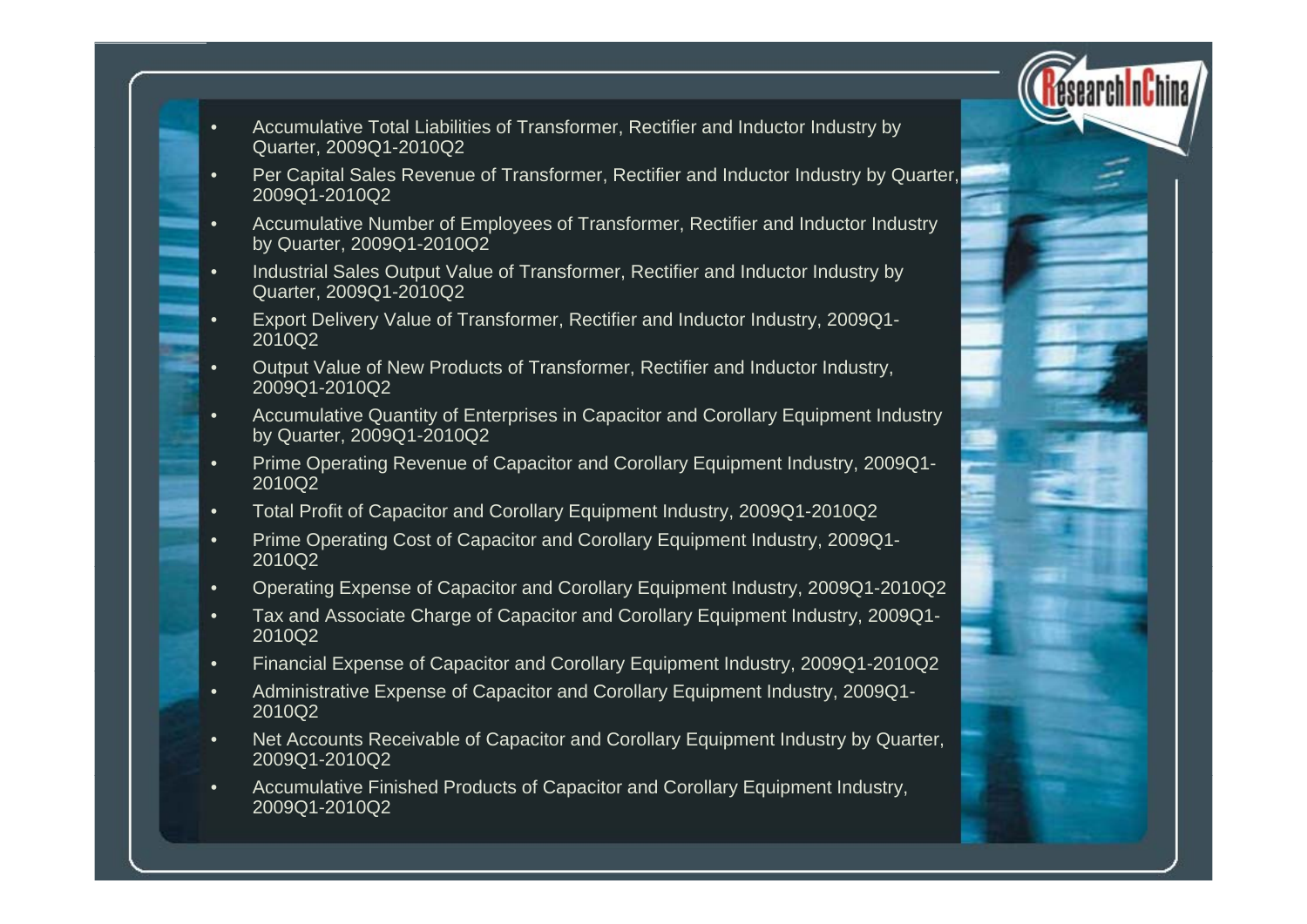- Accumulative Total Assets of Capacitor and Corollary Equipment Industry by Quarter, 2009Q1-2010Q2
- • Accumulative Total Liabilities of Capacitor and Corollary Equipment Industry by Quarter, 2009Q1-2010Q2

•

- • Per Capital Sales Revenue of Capacitor and Corollary Equipment Industry, 2009Q1- 2010Q2
- • Accumulative Number of Employees of Capacitor and Corollary Equipment Industry, 2009Q1-2010Q2
- • Industrial Sales Output Value of Capacitor and Corollary Equipment Industry, 2009Q1-2010Q2
- • Export Delivery Value of Capacitor and Corollary Equipment Industry, 2009Q1- 2010Q2
- • Output Value of New Products of Capacitor and Corollary Equipment Industry, 2009Q1-2010Q2
- •Accumulative Quantity of Enterprises in Distribution Switching Control Equipment Industry by Quarter, 2009Q1-2010Q2
- • Prime Operating Revenue of Distribution Switching Control Equipment Industry, 2009Q1-2010Q2
- •Total Profit of Distribution Switching Control Equipment Industry, 2009Q1-2010Q2
- • Prime Operating Cost of Distribution Switching Control Equipment Industry, 2009Q1- 2010Q2
- • Operating Expense of Distribution Switching Control Equipment Industry, 2009Q1- 2010Q2
- • Tax and Associate Charge of Distribution Switching Control Equipment Industry, 2009Q1-2010Q2
- • Financial Expense of Distribution Switching Control Equipment Industry, 2009Q1- 2010Q2
- •• Administrative Expense of Distribution Switching Control Equipment Industry, 2009Q1-2010Q2

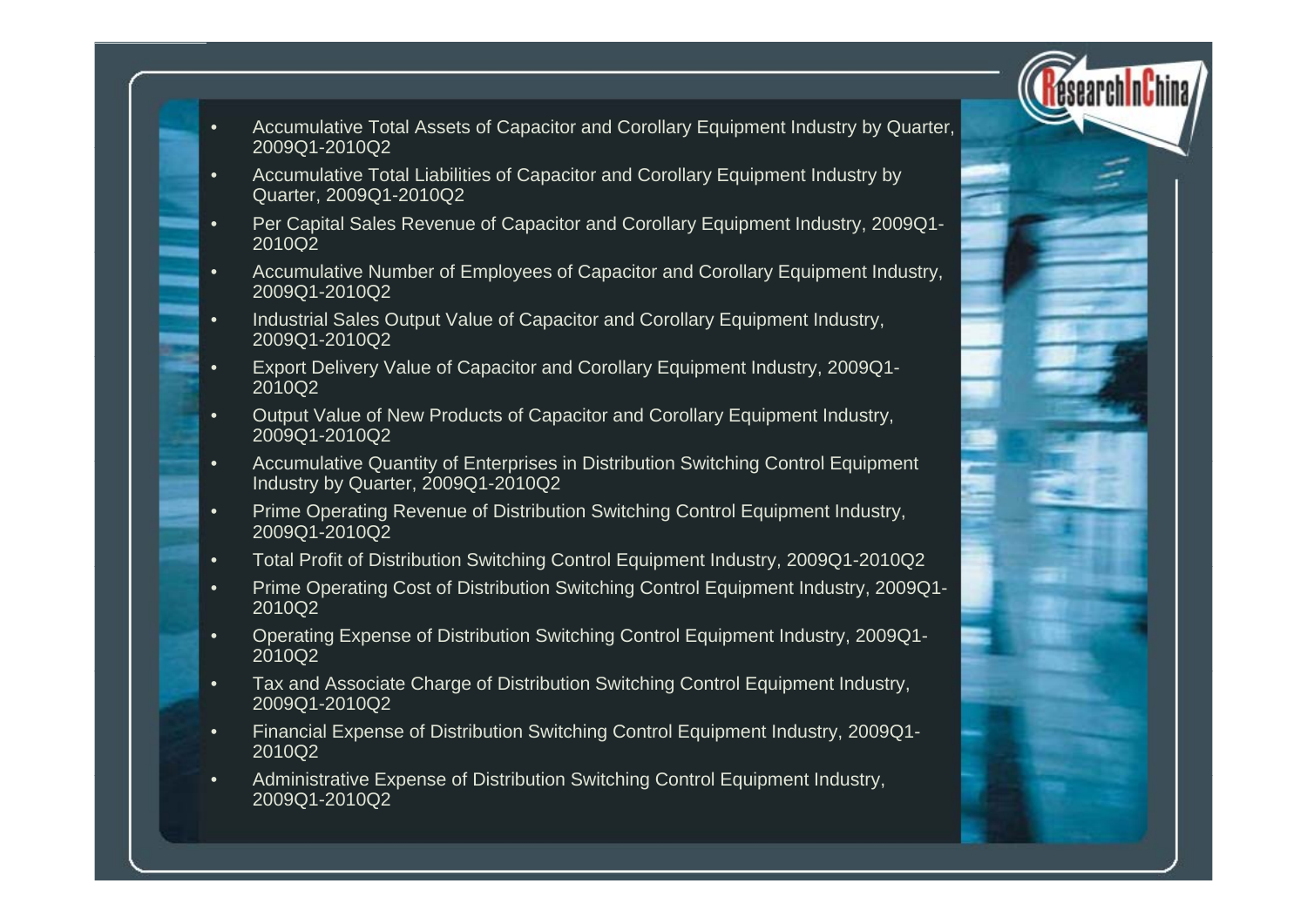

- • Net Accounts Receivable of Distribution Switching Control Equipment Industry by Quarter, 2009Q1-2010Q2
- • Accumulative Finished Products of Distribution Switching Control Equipment Industry by Quarter, 2009Q1-2010Q2
- • Accumulative Total Assets of Distribution Switching Control Equipment Industry by Quarter, 2009Q1-2010Q2
- • Accumulative Total Liabilities of Distribution Switching Control Equipment Industry by Quarter, 2009Q1-2010Q2
- • Per Capital Sales Revenue of Distribution Switching Control Equipment Industry, 2009Q1-2010Q2
- • Accumulative Number of Employees of Distribution Switching Control Equipment Industry, 2009Q1-2010Q2
- • Industrial Sales Output Value of Distribution Switching Control Equipment Industry, 2009Q1-2010Q2
- •Output Value of New products of Distribution Switching Control Equipment Industry, 2009Q1-2010Q2
- • Accumulative Quantity of Enterprises in Power Electronic Components Industry by Quarter, 2009Q1-2010Q2
- •Prime Operating Revenue of Power Electronic Components Industry, 2009Q1-2010Q2
- •Total Profit of Power Electronic Components Industry , 2009Q1-2010Q2
- •Prime Operating Cost of Power Electronic Components Industry , 2009Q1-2010Q2
- •Operating Expense of Power Electronic Components Industry, 2009Q1-2010Q2
- • Tax and Associate Charge of Power Electronic Components Industry, 2009Q1- 2010Q2
- •Financial Expense of Power Electronic Components Industry, 2009Q1-2010Q2
- •• Accumulative Number of Employees of Power Electronic Components Industry by Quarter, 2009Q1-2010Q2
- • Industrial Sales Output Value of Power Electronic Components Industry, 2009Q1- 2010Q2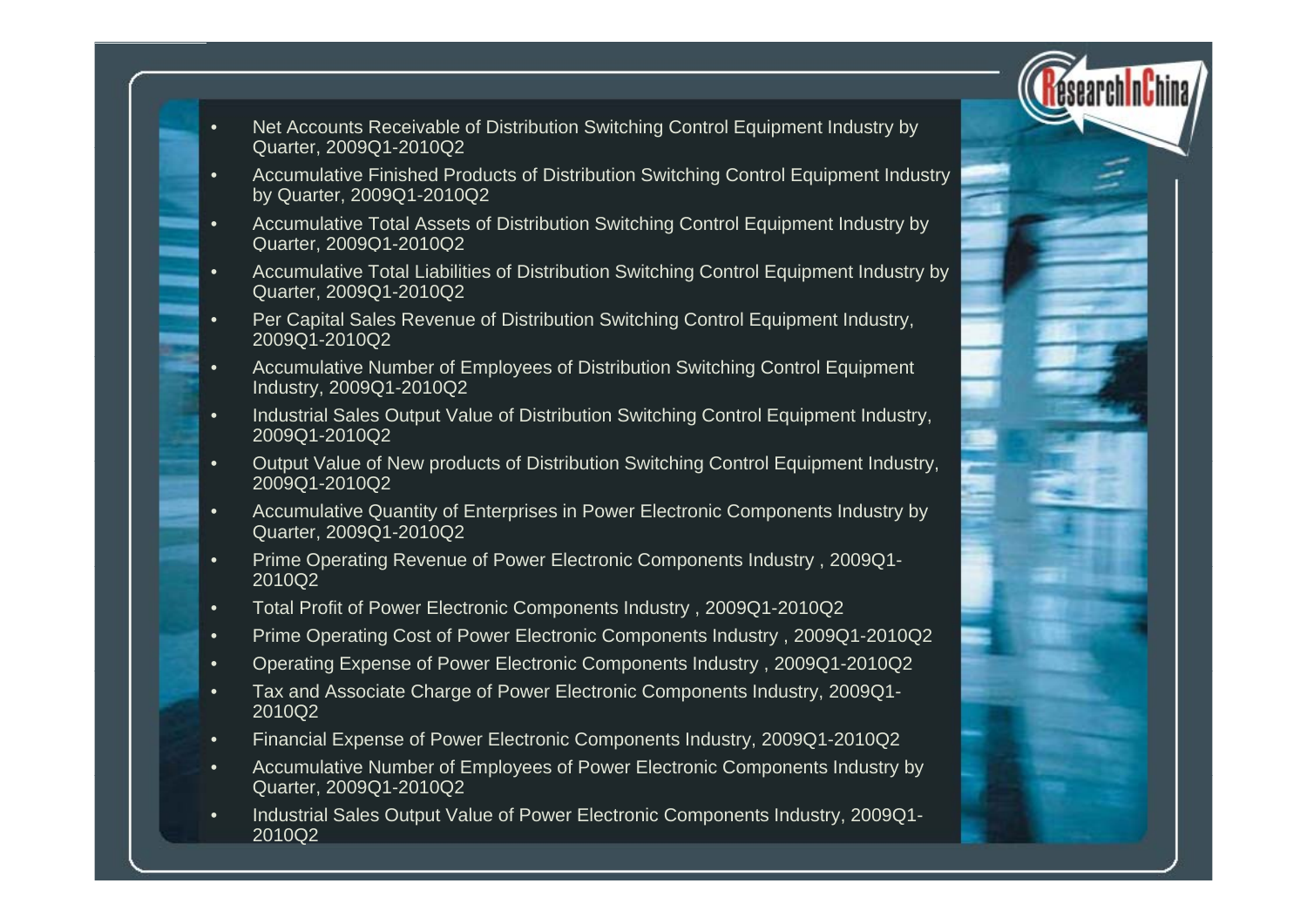- 
- •Export Delivery Value of Power Electronic Components Industry, 2009Q1-2010Q2
- • Output Value of New Products of Power Electronic Components Industry, 2009Q1- 2010Q2
- • Accumulative Quantity of Enterprises in Other Power Transmission and Distribution and Control Equipment Industries by Quarter, 2009Q1-2010Q2
- •Prime Operating Revenue of Other Power Transmission and Distribution and Control Equipment Industries ,2009Q1-2010Q2
- • Total Profit of Other Power Transmission and Distribution and Control Equipment Industries ,2009Q1-2010Q2
- •Prime Operating Cost of Other Power Transmission and Distribution and Control Equipment Industries ,2009Q1-2010Q2
- • Operating Expense of Other Power Transmission and Distribution and Control Equipment
- • Tax and Associate Charge of Other Power Transmission and Distribution and Control Equipment Industries, 2009Q1-2010Q2
- • Financial Expense of Other Power Transmission and Distribution and Control Equipment Industries, 2009Q1-2010Q2
- • Administrative Expense of Other Power Transmission and Distribution and Control Equipment Industries, 2009Q1-2010Q2
- • Net Accounts Receivable of Other Power Transmission and Distribution and Control Equipment Industries, 2009Q1-2010Q2
- • Accumulative Finished Products of Other Power Transmission and Distribution and Control Equipment Industries, 2009Q1-2010Q2
- • Accumulative Total Assets of Other Power Transmission and Distribution and Control Equipment Industries by Quarter, 2009Q1-2010Q2
- • Accumulative Total Liabilities of Other Power Transmission and Distribution and Control Equipment Industries by Quarter, 2009Q1-2010Q2
- •Per Capital Sales Revenue of Other Power Transmission and Distribution and Control Equipment Industries by Quarter, 2009Q1-2010Q2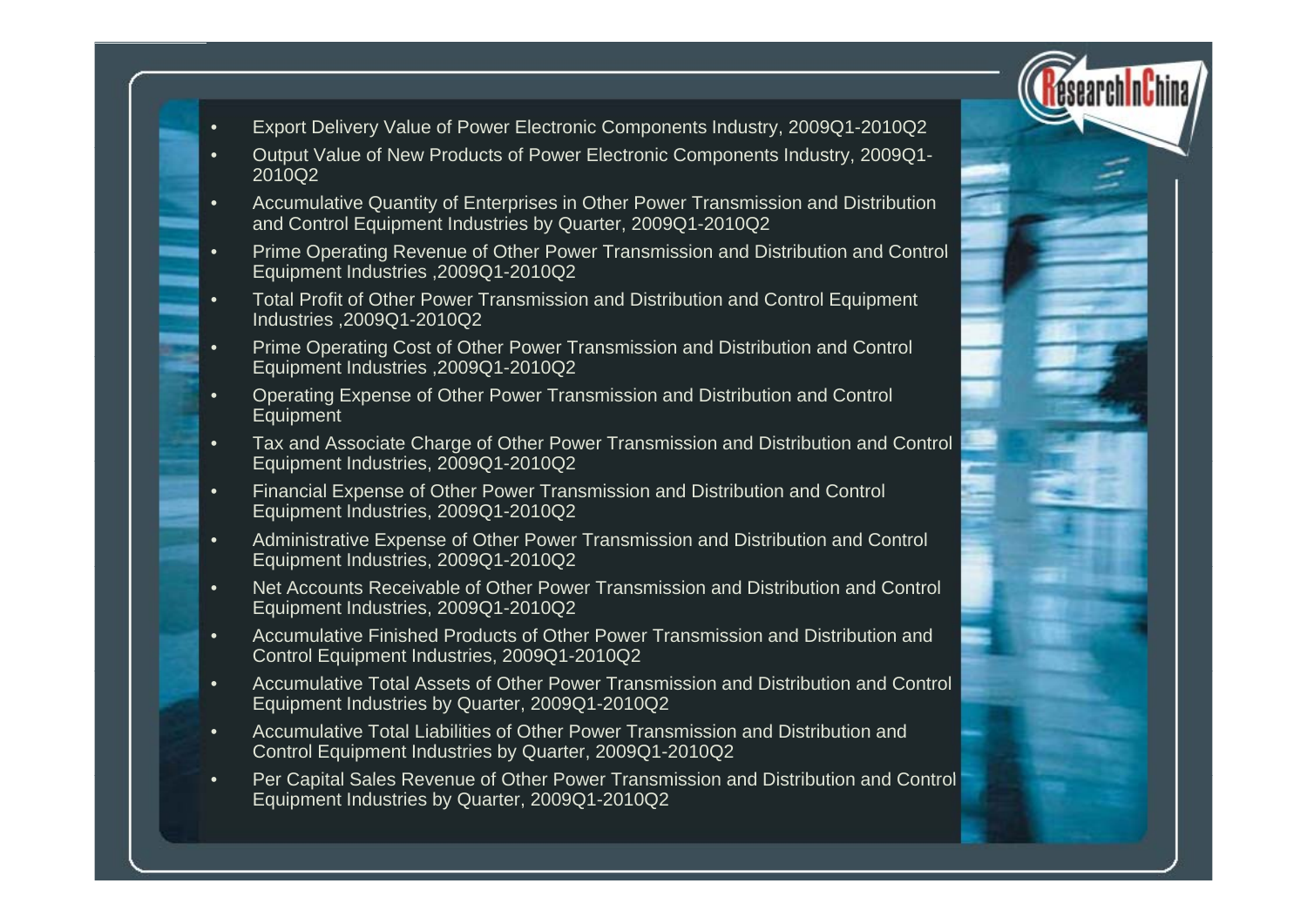

- • Accumulative Total Assets of Transformer, Rectifier and Inductor Industry by Quarter, 2009Q1-2010Q2
- • Accumulative Number of Employees of Other Power Transmission and Distribution and Control Equipment Industries by Quarter, 2009Q1-2010Q2
- • Industrial Sales Output Value of Other Power Transmission and Distribution and Control Equipment Industries, 2009Q1-2010Q2
- • Export Delivery Value of Other Power Transmission and Distribution and Control Equipment Industries, 2009Q1-2010Q2
- • Output Value of New Products of Other Power Transmission and Distribution and Control Equipment Industries, 2009Q1-2010Q2
- •Transformer Output of China, Jan.2009-May2010
- •Output of High-Voltage Switchboard in China, Jan.2009-May2010
- •Output of Low-Voltage Switchboard in China, Jan.2009-May2010
- •Transformer Export Volume in China, Jan.2009-Ma y2010
- •Transformer Export Value in China, Jan.2009-May2010
- •Export Volume of Static Converters in China, Jan.2009-May2010
- •Export Value of Static Converters in China, Jan.2009-May2010
- •Import Value of Transformers, Rectifiers, Inductors and Components in China, Jan.2009-May2010